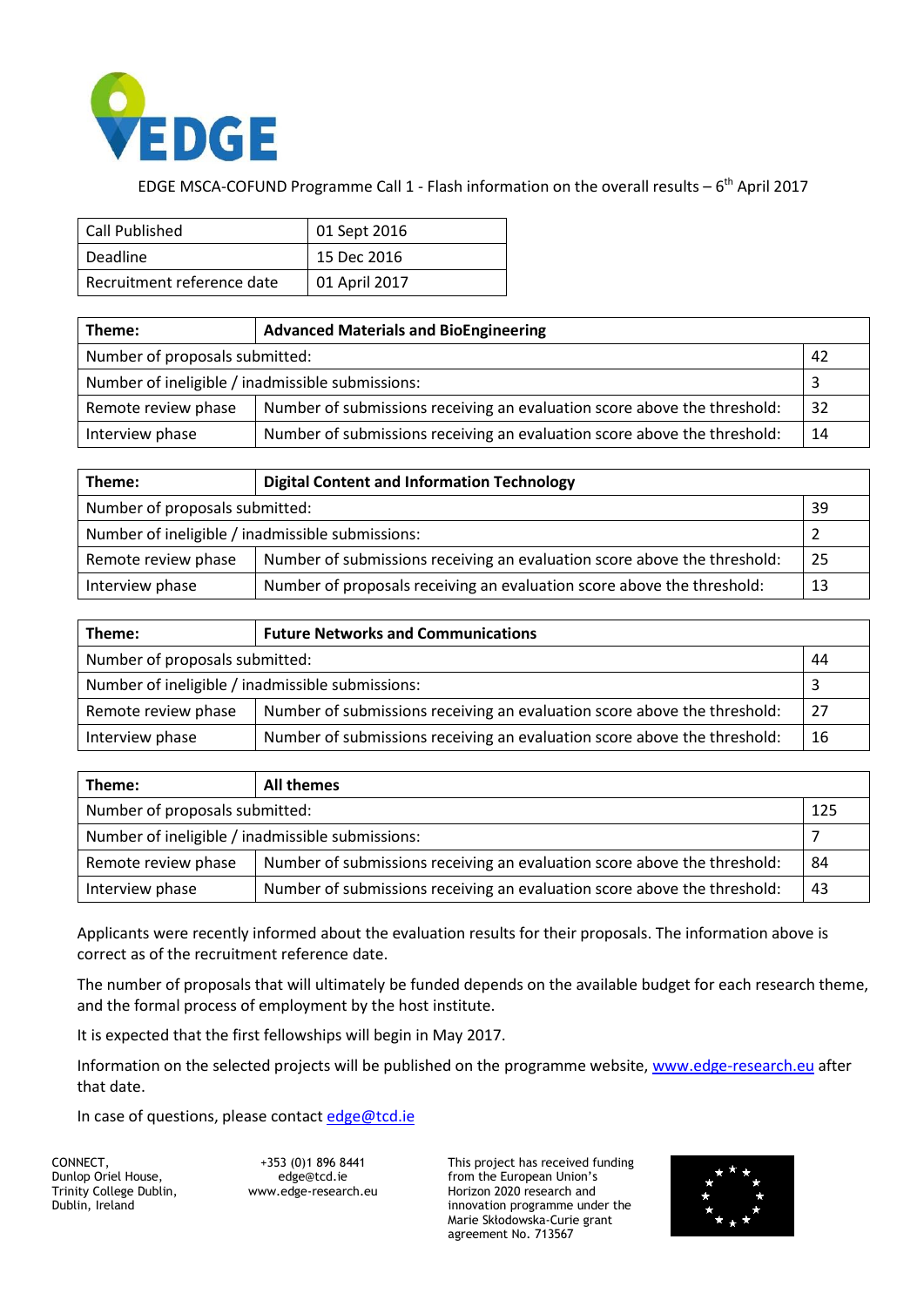

## EDGE MSCA-COFUND Programme Call 1 - Flash information on the overall results



## Submissions sent from 40 different countries

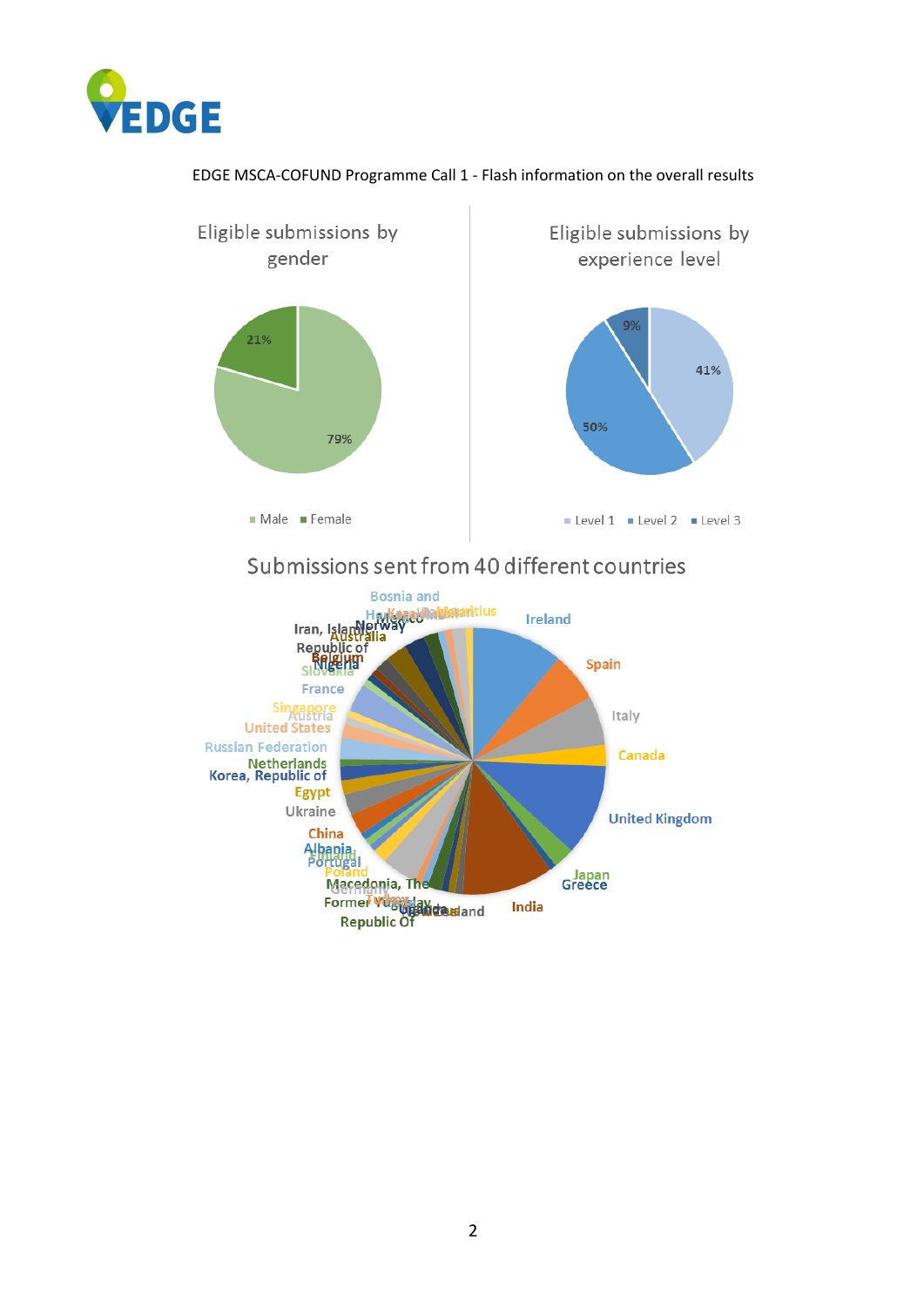

| <b>Ranking by</b><br>Theme:                        | <b>Advanced Materials and BioEngineering</b> |                                                        |               |                                  |               |
|----------------------------------------------------|----------------------------------------------|--------------------------------------------------------|---------------|----------------------------------|---------------|
| Submissions above the<br>threshold after interview |                                              | Submissions above the<br>threshold after remote review |               | Submissions below the thresholds |               |
| Rank                                               | Submission ID                                | Rank                                                   | Submission ID | Rank                             | Submission ID |
| 1                                                  | 69                                           | 15                                                     | 11            | 33                               | 183           |
| 2                                                  | 124                                          | 16                                                     | 137           | 34                               | 48            |
| 3                                                  | 135                                          | 17                                                     | 59            | 35                               | 32            |
| 4                                                  | 148                                          | 18                                                     | 35            | 36                               | 113           |
| 5                                                  | 25                                           | 19                                                     | 46            | 37                               | 87            |
| 6                                                  | 167                                          | 20                                                     | 158           | 38                               | 62            |
| 7                                                  | 140                                          | 21                                                     | 145           | 39                               | 166           |
| 8                                                  | 58                                           | 22                                                     | 42            |                                  |               |
| 9                                                  | 47                                           | 23                                                     | 190           |                                  |               |
| 10                                                 | 41                                           | 24                                                     | 164           |                                  |               |
| 11                                                 | 122                                          | 25                                                     | 82            |                                  |               |
| 12                                                 | 28                                           | 26                                                     | 83            |                                  |               |
| 13                                                 | 151                                          | 27                                                     | 53            |                                  |               |
| 14                                                 | 106                                          | 28                                                     | 123           |                                  |               |
|                                                    |                                              | 29                                                     | 98            |                                  |               |
|                                                    |                                              | 30                                                     | 36            |                                  |               |
|                                                    |                                              | 31                                                     | 88            |                                  |               |
|                                                    |                                              | 32                                                     | 40            |                                  |               |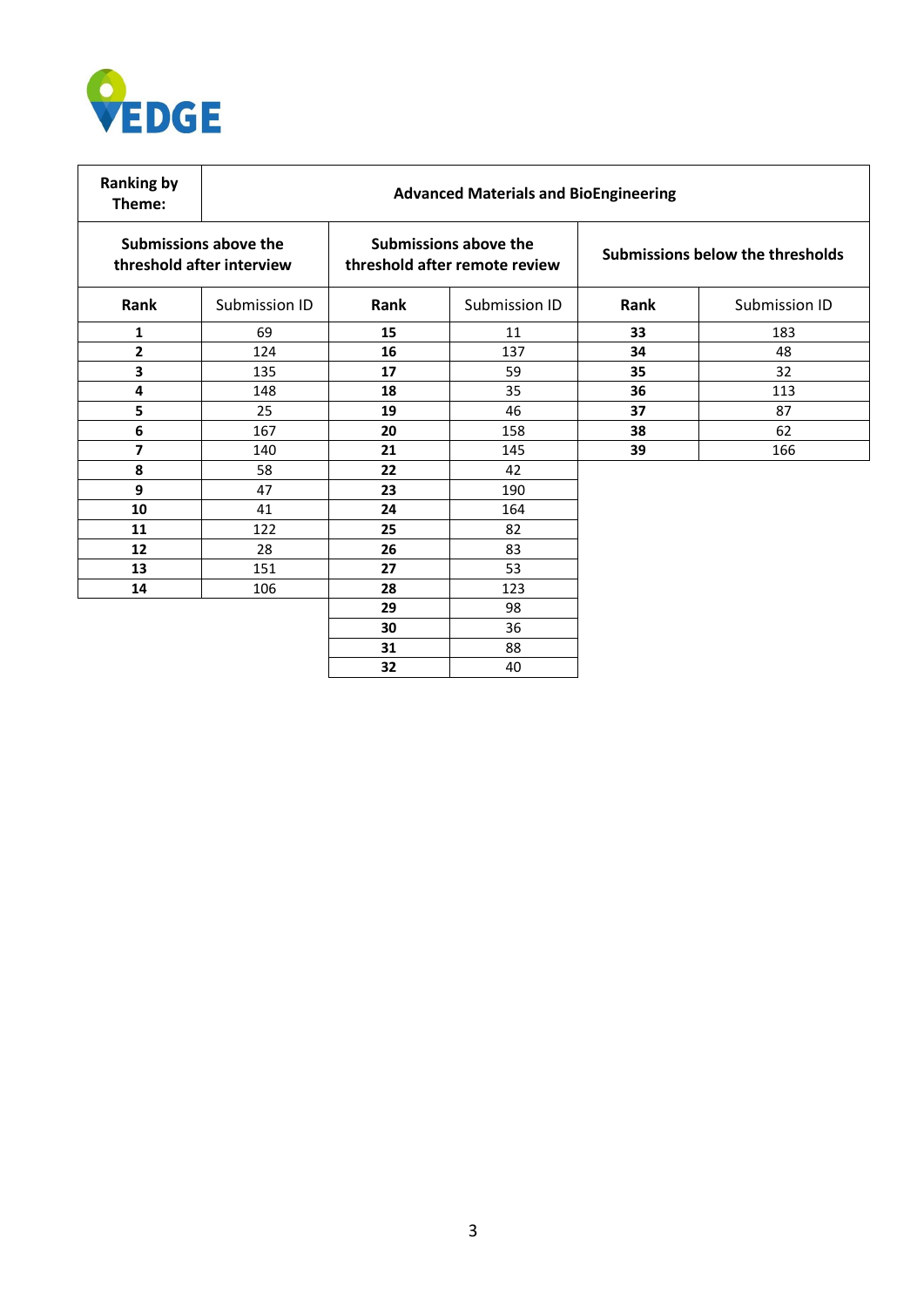

| <b>Ranking by</b><br>Theme:                        | <b>Digital Content and Information Technology</b> |                                                        |               |                                         |               |  |
|----------------------------------------------------|---------------------------------------------------|--------------------------------------------------------|---------------|-----------------------------------------|---------------|--|
| Submissions above the threshold<br>after interview |                                                   | Submissions above the threshold<br>after remote review |               | <b>Submissions below the thresholds</b> |               |  |
| Rank                                               | Submission ID                                     | Rank                                                   | Submission ID | Rank                                    | Submission ID |  |
| 1                                                  | 27                                                | 14                                                     | 70            | 26                                      | 74            |  |
| $\overline{2}$                                     | 107                                               | 15                                                     | 75            | 27                                      | 180           |  |
| 3                                                  | 43                                                | 16                                                     | 55            | 29                                      | 93            |  |
| 4                                                  | 115                                               | 17                                                     | 127           | 30                                      | 44            |  |
| 5                                                  | 170                                               | 18                                                     | 92            | 31                                      | 153           |  |
| 6                                                  | 165                                               | 19                                                     | 181           | 32                                      | 182           |  |
| 7                                                  | 86                                                | 20                                                     | 100           | 33                                      | 119           |  |
| 8                                                  | 149                                               | 21                                                     | 96            | 34                                      | 192           |  |
| 9                                                  | 186                                               | 22                                                     | 179           | 35                                      | 80            |  |
| 10                                                 | 191                                               | 23                                                     | 128           | 36                                      | 187           |  |
| 11                                                 | 189                                               | 24                                                     | 60            | 37                                      | 117           |  |
| 12                                                 | 56                                                | 25                                                     | 162           | 28                                      | 161           |  |
| 13                                                 | 152                                               |                                                        |               |                                         |               |  |